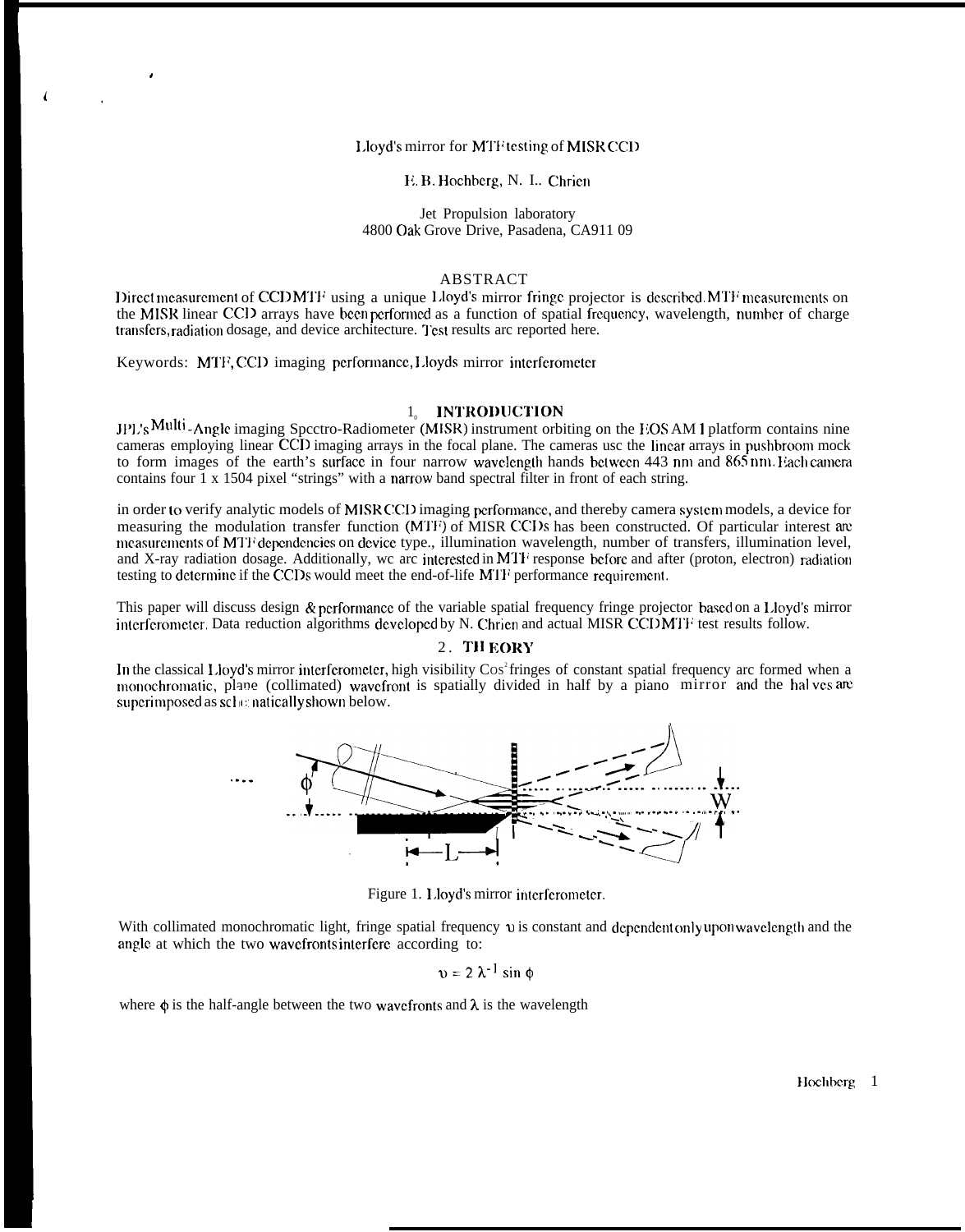# 3. PRACTICE

Note MISR camera MTF performance is specified at the detector Nyquist frequency only. Thus the spatial frequencies of interest arc dictated by pixel size and pitch: MISR CCD pixel pitch is 21 $\mu$ m *implying* a *Nyquist* frequency  $v_{Nyq} =$  onehalf cutoff frequency =  $0.5$  cycle/21  $\mu$ m = 23.8 cycles/mm.

Using a HeNc laser ( $\lambda = 0.6328$  pm), fringes at the MISR CCD Nyquist arc formed on the CCD when the half-angle bctwccn the direct and reflected beams is 7.53 mrad or 0.432 degrees -- that is, near-normal incidence on the CCD, and near-grazing incidence on the mirror. I ower spatial frequency fringes are formed as the half-angle decreases, requiring longer mirrors.

In our dcvicc the collimated fringe-forming wavcfront is approximakd by means of a pinhole at a Iargc distance from the interference zone pcr the schematic shown in the figure below:

Given: D,  $\lambda$ , E, R set:  $\phi_0$ Calculate: H, Z, v, C(W),  $\alpha$ ,  $\theta$  j,  $\beta$ , M, A, B, OPD(W), I, CCD signal



Figure 2.1 Joyd's mirror for MTF testing of CCD: geometry

Regarding the approximation to interference between truly crsllimated/piano wave.fronts: Spherical wavefronts of radius  $=$ 0.391 m i.e., that spherical wavefront emerging from a pinhole at  $D = 0.391$  m from the CCD-end of the mirror -- can be shown to produce a negligible variation in fringe spatial frequency ("chirp") over the aperture:  $\frac{\partial v}{v} = 31.6$ . I'bus, sufficiently well-collimated ("flat" or piano) wavefronts arc realized without the aid of a collimator.

I;irst-order parameters of a small-angle Lloyd's mirror interferometer arc calculated including,...

 $\bullet$  mirror length M required to project fringes over an aperture (i.e., (hc CCD) of width W

 $\bullet$  Gaussian beam intensity 1 at aperture point W: I(W)

• spatial frequency  $\mathcal{D}(W, Z)$  in the interference region

.

"

<sup>●</sup> CC]) signal output prediction (not including charge transfer or diffusion effects)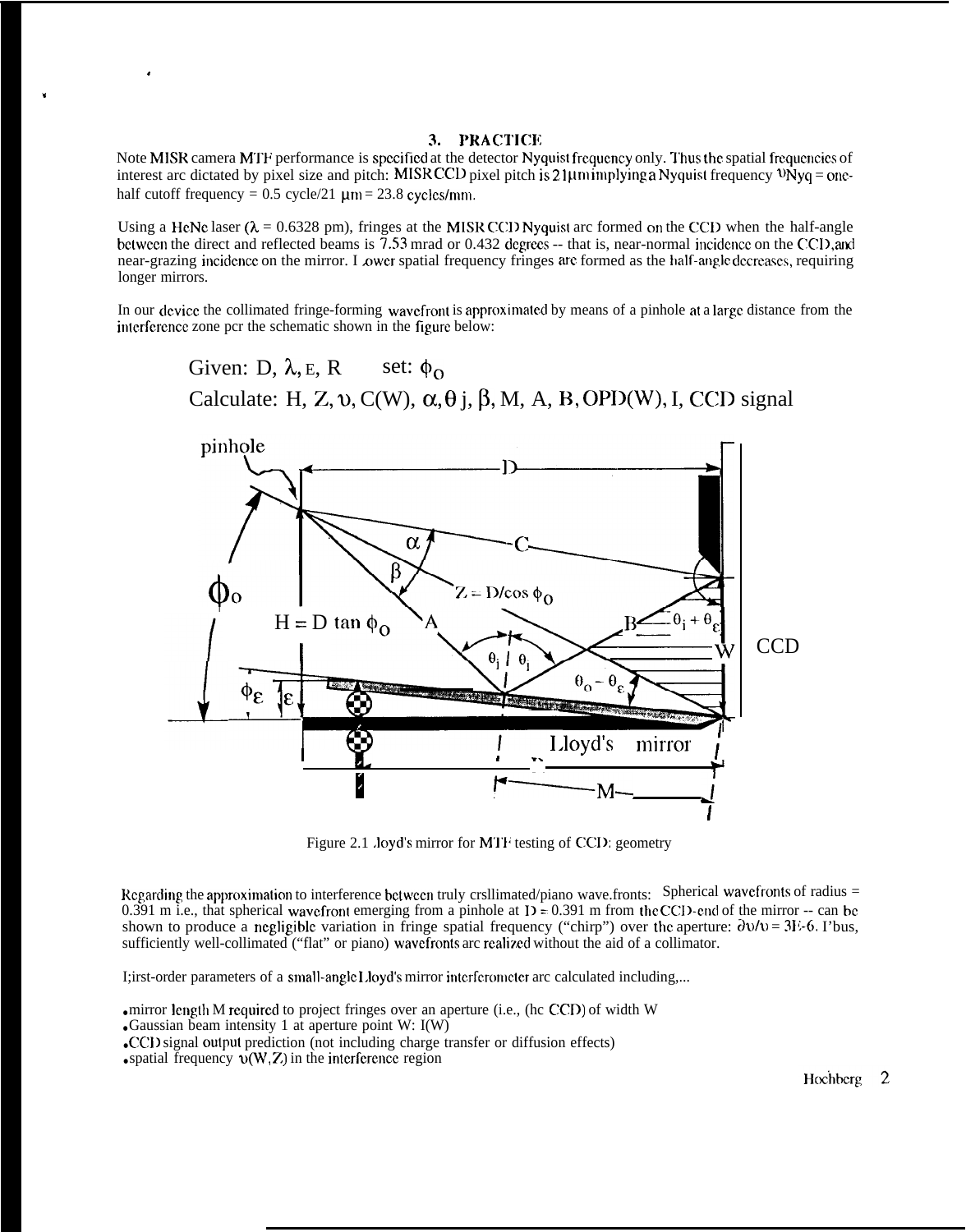This last is particularly important as it allows us to treat more simply-formed spherical wavefronts of radius  $Z(\mathbf{c}, \mathbf{g}, \cdot)$ from a pinhole) rather than collimated wavefronts  $(Z = \infty)$ .

### 4. EXPERIMENT

The Lloyd's mirror fringe projector has been configured as a s[and-alone unit compatible with the vutically-oriented MISR CCI test station. Fringe frequency is adjusted by means of a single micrometer which causes mirror tilt about the knife edge of the mirror. The breadboard unit also includes an adjustable stop to mask both the direct, un-interfered portion of the wavefront from reaching the CCD and to limit the size of the interference patch on the CCD. Finally, in order to measure CTE effects over the length of the. array, the whole assembly translates up and down in order to illuminate different subapertures of the (fixed) CCD array.

Projected fringe spatial frequency v is related to micrometer location R and excursion  $\epsilon$  according to the following calibration relation:

$$
v = 2 \epsilon \lambda^{-1} R^{-1} + v_0
$$

For example with  $R = 0.318$  m, the calibration factor is 9.955 $\varepsilon$  c/mm for 632.8 rrm light and 8.024 $\varepsilon$  c/mm for 785 rrm light where  $\varepsilon$  is the micrometer excursion in mm. In 632.8 nm light, an excursion of 2.39 mm scans spatial frequencies from I)C to 23.8 cycles/mm; 2.97 mm excursion is required for  $\frac{78}{5}$  nm illumination.

### S. DATA REDUCTION

The output of the CCD array in response to the Lloyd's miri or illumination is digitized to 12 bits for each band or line array and each pixel. For each spatial frequency for which a mcasurcmcnt is made, a series of 10 data sets is rccordcd. A corresponding series of dark frame measurements arc also part of the data file: a dark frame is the CCI) response with the input illumination blocked.

l'hc first step in the data reduction is to subtract the dark frame from the mcasrucd data. I'hc second step is to find the average and standard deviation over the 10 repetitions and 4 bands for each pixel. The extent of the projected fringe pattern in the downtrack direction is relatively uniform over all four bands (fringe tilt << 1 degree). Averaging over bands and repetitions provides a larger sample for our curve fits.

The next step in the data reduction is to select the pixels over which the data will be fit for a determination of the MTF. The center 129 pixels (center pixel  $\pm 64$  pixels) of the illuminated portion of the CCD arc chosen for this purpose. This keeps us away from the edges of the illuminated area which arc more likely to bc contaminated by diffraction effects from the edges of the stop and mirror.



Figure 5. Sample of center 129 pixels chosen for analysis.

For each spatial frequency, a non-linear least-squares fit was made to the function:

$$
S = a_0 + a_1 \cdot \cos(2 \cdot \pi \cdot 0.021 \cdot a_2 \cdot x - a_3)
$$

where,

,

 $x =$  pixel number,  $S =$  data number output by CCD at pixel x, and 0.021 mm/pixel = pixel pitch,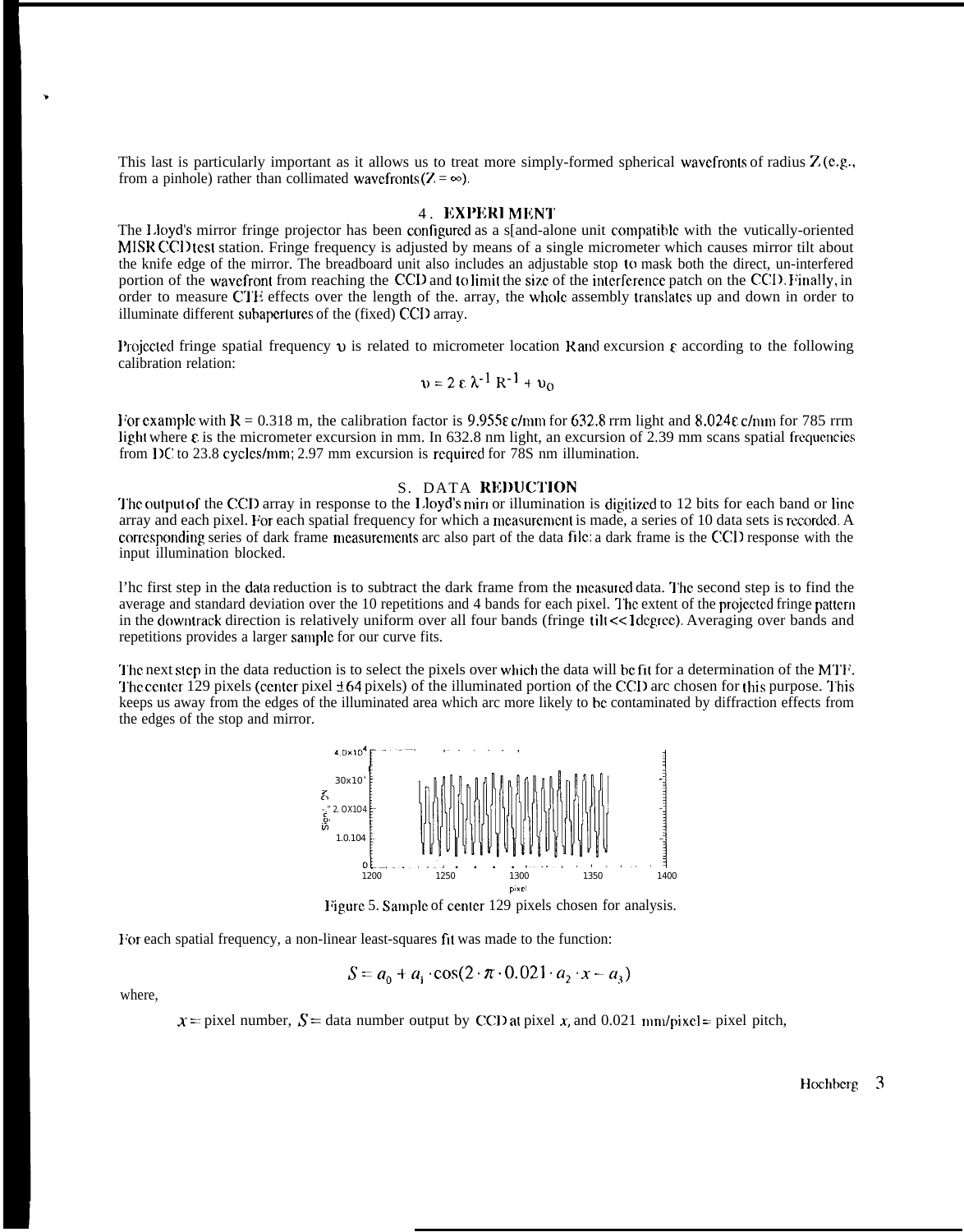From the resultant fit parameters,  $a_i$ , (he MTF of the CCI) output is derived:

$$
MTF_{fi} = \frac{a_1}{a_0}
$$



Figure 6. Expanded view of averaged data with error bars denoting  $\pm 1\sigma$  and dashed line representing best tit to data

Uncertainties of the fit parameters,  $\sigma_{a}$ , arc used to estimate the relative uncertainty in  $MTF_{fi}$ :

$$
\frac{\partial (MTF_{fi})}{MTF_{fi}} = \pm \sqrt{\left(\frac{\sigma_{a_1}}{|a_1|}\right)^2 + \left(\frac{\sigma_{a_0}}{|a_0|}\right)^2}
$$
 (See Figure 6)

The MTF of the CCD at spatial frequency v is defined as:

$$
MTF_{CCD}(V) = MTF_{CCD\,\text{output}}(V)/MTF_{\text{projected finges}}(V)
$$

An informal systematic error analysis considering the effects of mirror reflectivity, flatness, polarization, setup geometry and alignment errors leads us to the conclusion that stray and scattered light effects limit the ultimate projected fringe modulation. To determine an upper bound cm the effect of stray and scattered light, we examine. the character of the MTF curve as spatial frequency approaches zero. Ideally, MTF approaches unity as the spatial frequency goes to zero. By extrapolating the measured MTF curve to its value at zero spatial frequency, wc may estimate the maximum possible degradation in the measured MTF duc to stray and scattered light effects. This varies from measurement to measurement. For example, in Figure 7a, the estimated degradation is -5% at zero c/mm spatial frequency.

### **6. RADIATION TEST RESULTS**

Two series of measurements were taken after the CCD devices underwent radiation testing. The first series of measurements, listed in I'able 1 in the Appendix, were designed to provide information about MTF dependencies on device type, illumination wavelength, number of transfers, illumination level, and radiation dosage. Devices 1.1W19#0\_O and  $1.1\,\text{W}$  19#0. 1 arc of thick-poly t ypc while the remaining devices arc of the thin-poly t ypc that is to be flown on MISR.

The signal level reported is the average over all spatial frequency measurements for the data set. The equivalent reflectance is based on the assumption that a signal corresponding to 100% equivalent reflectance will produce 720,000 electrons [80% of a detector fullwell of 900,000 electrons]. The second series of measurements were taken to better map the illumination level dependence of the MTF seen after exposure to high doses of radiation. I'able 2 lists the corresponding equivalent reflectance levels. The uncertainty in equivalent reflectance shown in tbc last column of Tables 1 and 2 is calculated from the uncertainty in the signal level:

$$
\partial S_{\epsilon} = \pm \sqrt{\left(\frac{\partial S_{DN}}{S_{DN}}\right)^2 + \left(\frac{\partial (\text{Gain})}{\text{Gain}}\right)^2} \cdot S_{\epsilon}.
$$

Hochberg  $\overline{4}$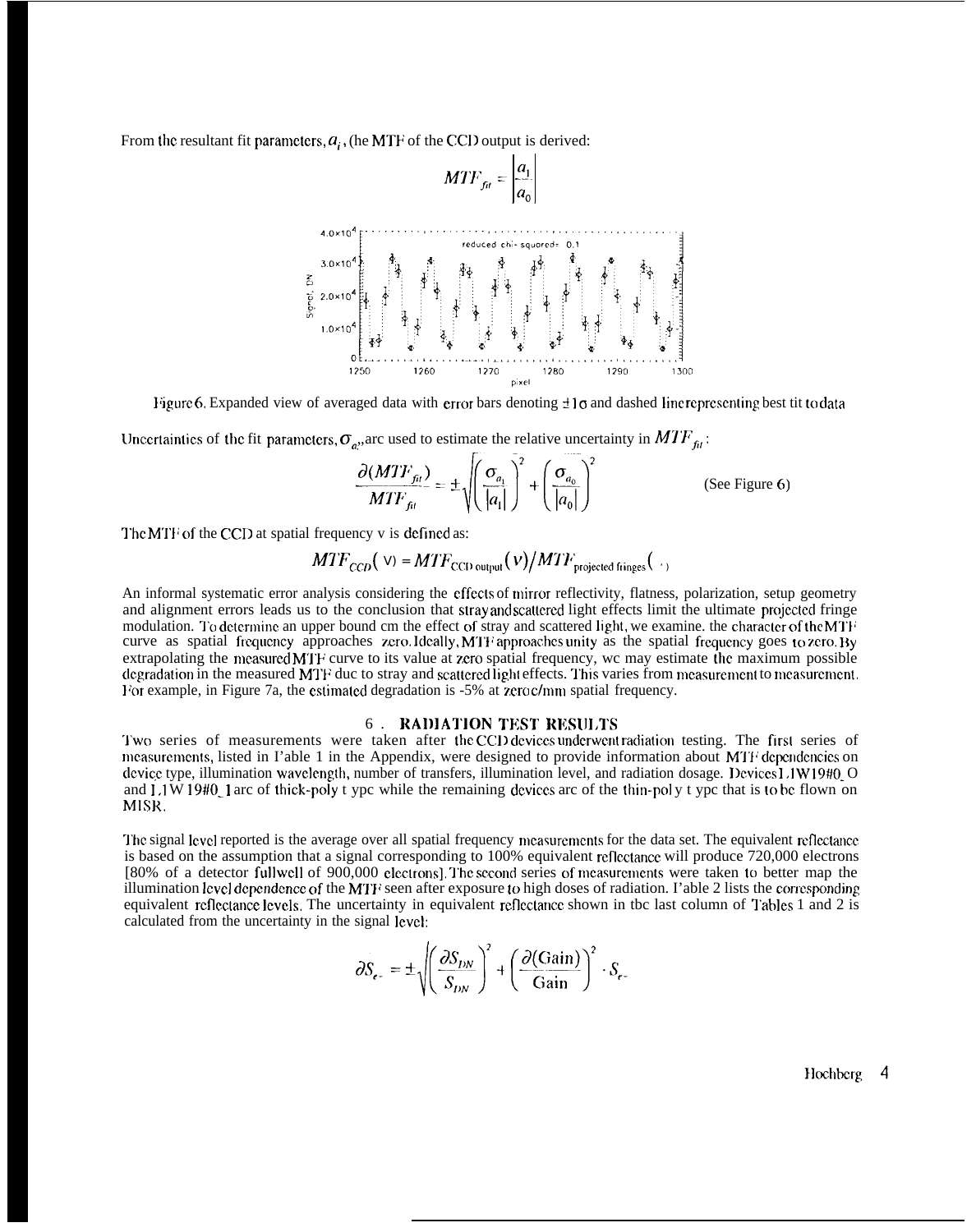

The estimated uncertainty in the fit MTF, MTFfit, shown in Figure 7b is representative of all the results in that the relative uncertainty in the calculated MTF values is typically  $< 0.1\%$  (error bars arc smaller than the plot symbols). The resultant fits were generally very good (reduced  $\chi^2$  < 1.5) and the uncertainties on the fit parameters were small. The main uncertainty in the measured CCDMTF, MTF<sub>CCD</sub>, is in the stray light effect (MTF projected fringes < 1) which, as discussed above is typically 5%.

#### 7. WAVELENGTH DEPENDENCE

A 785 nm single longitudinal mode laser source (Spindler & Hoycr Model DC25D) was procured to assess MTF dependence at longer wavelengths where charge diffusion is hypothesized to have a larger impact on MTF.

The Lloyd's mirror setup allows fringes in either 632.8 nm (HeNe) or 785 nm ± 1 0nm to be projected. Experimental MTF data collected with the two lasers is shown in Figures 8 and 9:



Figure 8. CCD MTF post-radiation for device L1W22#0 3 at 632.8 and 785 nm (thin-poly)



Figure 9. CCD MTF post-radiation for device L1W19#0\_1 at 633 nm and 785 nm (thick-poly).

From Figures 8 and 9, we conclude that the MTF dependence on illumination wavelengths between 632.8nm and 785 nm appears to be negligeable.

#### 8. SIGNAL D EPENDENT MTF

The only thin-poly device which shows a significant MTF dependence on mean signal level is 1.1W22#0\_3 which has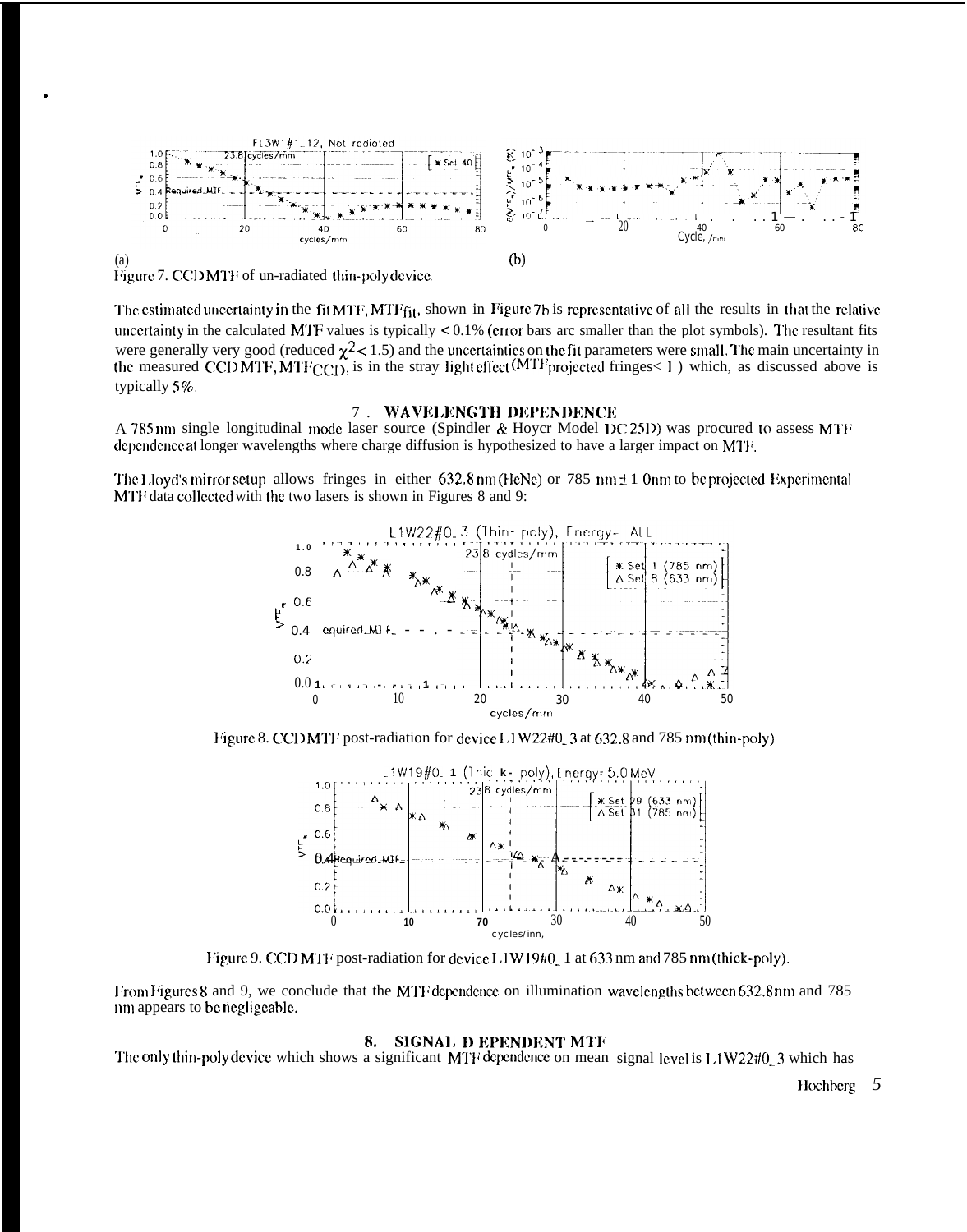received all energy levels in the radiation test (Figure 12). At 23.8 c/mm, the detector Nyquist frequency, MTF falls just below the required 38% when the mean illumination level falls to 8% equivalent reflectance (Ml. Set 10). If we assume that at 23.8 cycles/n~nl, a linear interpolation is valid between the 14% and 8% measured signal levels, then the MTF requirement of 38% is met for an equivalent reflectance of 10%.

The degradation in MTF seen in Figure 12 is indicative of a reduction in the charge transfer efficiency (CTE) of the CCD with signal level. In Figure 12a, we see that the degradation in MTF is also affected by the number of transfers along the array, which is again indicative of a CTE effect. This result is corroborated by post-radiation electronic CTE characterizat ion tests.

At the lowest radiation level, there is no discernible difference in MTF with signal level.



Figure 10. CCD MTF post-radiation for device  $L1$  W22#0\_4 (0.25 MeV) at 632.8 nm.



Figure 11. CCDMTF post-radiation for device L1W22#0\_7 (1.2 McV) at 632.8 nm.

At the 1.2 MeV radiation energy level, only a slight dependence of MTF on signal level is seen; the required CCD MTF is still met over the range of signal levels from 1% to 10070 equivalent reflectance...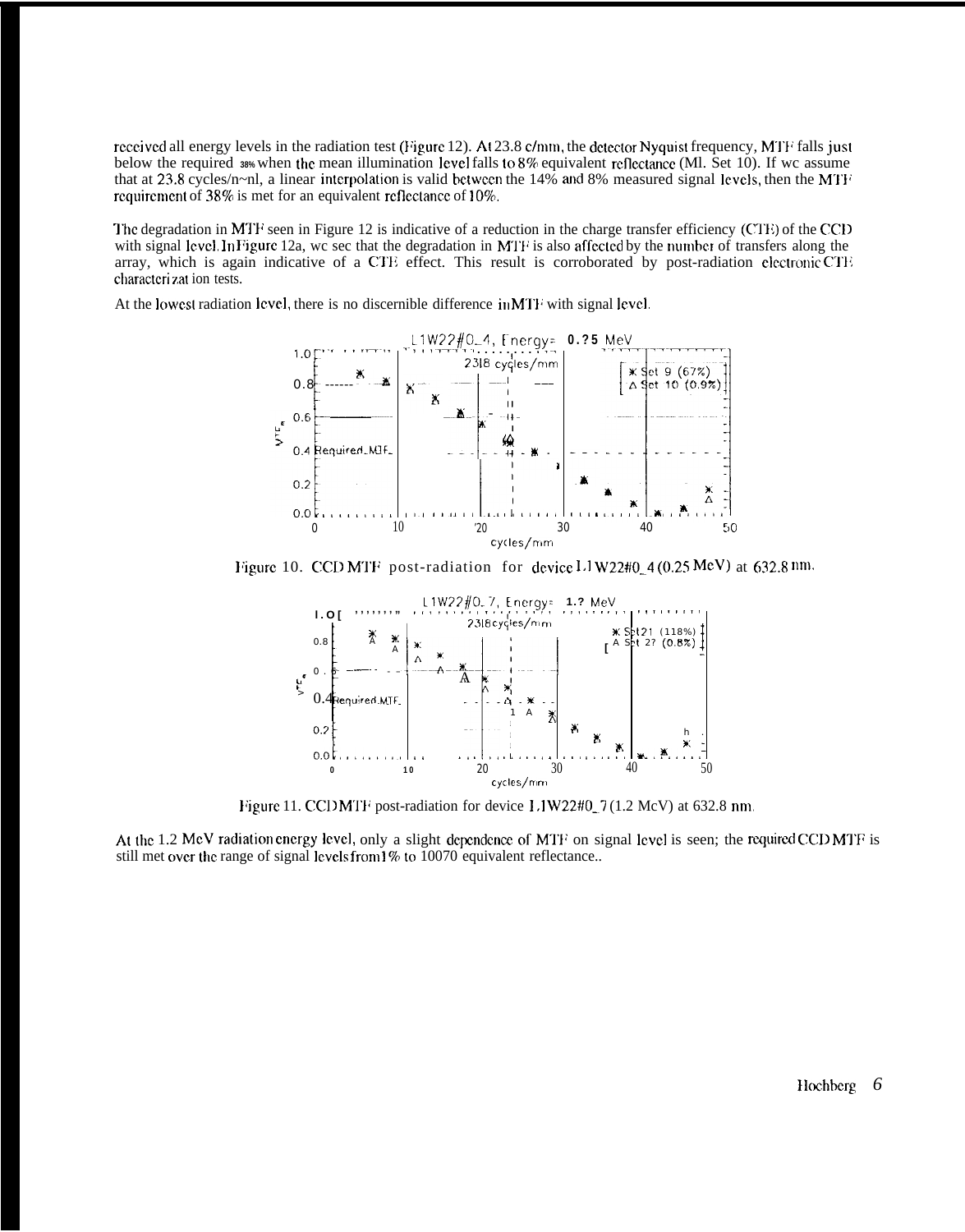

An apparent improvement in MTF of the "ML sets" of  $~5\%$  is attributed to a reduction in the stray and scattered light effects ducto a small change in position of a stray light stop in the Lloyd's mirror set-up.

The thick-poly devices which were measured both show a degradation in low signal level MTF. For the thick-poly devices the only devices measured saw the 5.0 McV energy level and the aggregate of the 0.25 McV, 0.4 McV,  $0.7$ McV, 1.2 MeV and 5.0 MeV energy levels. The results for the two are quite similar and imply that the 5.0 McV radiation energy level is the cause of the radiation degradation witnessed in the CCDMTF.



Figure 13. CCD MTF post-radiation for device 1.1 WI 9#0\_0 at 632.8 nm with signal level,



Figure 14. CCD MTF post-radiation for device 1.1 W19#0\_1 at 632.8 nm with signal level.

#### 9. MATHEMATICAL MODEL

Our mathematical model for predicting the CCD MTF utilizes component MTF equations for carrier diffusion and detector spatial aperture (trapezoid response function) taken from Electro-optical hardware considerations in measuring the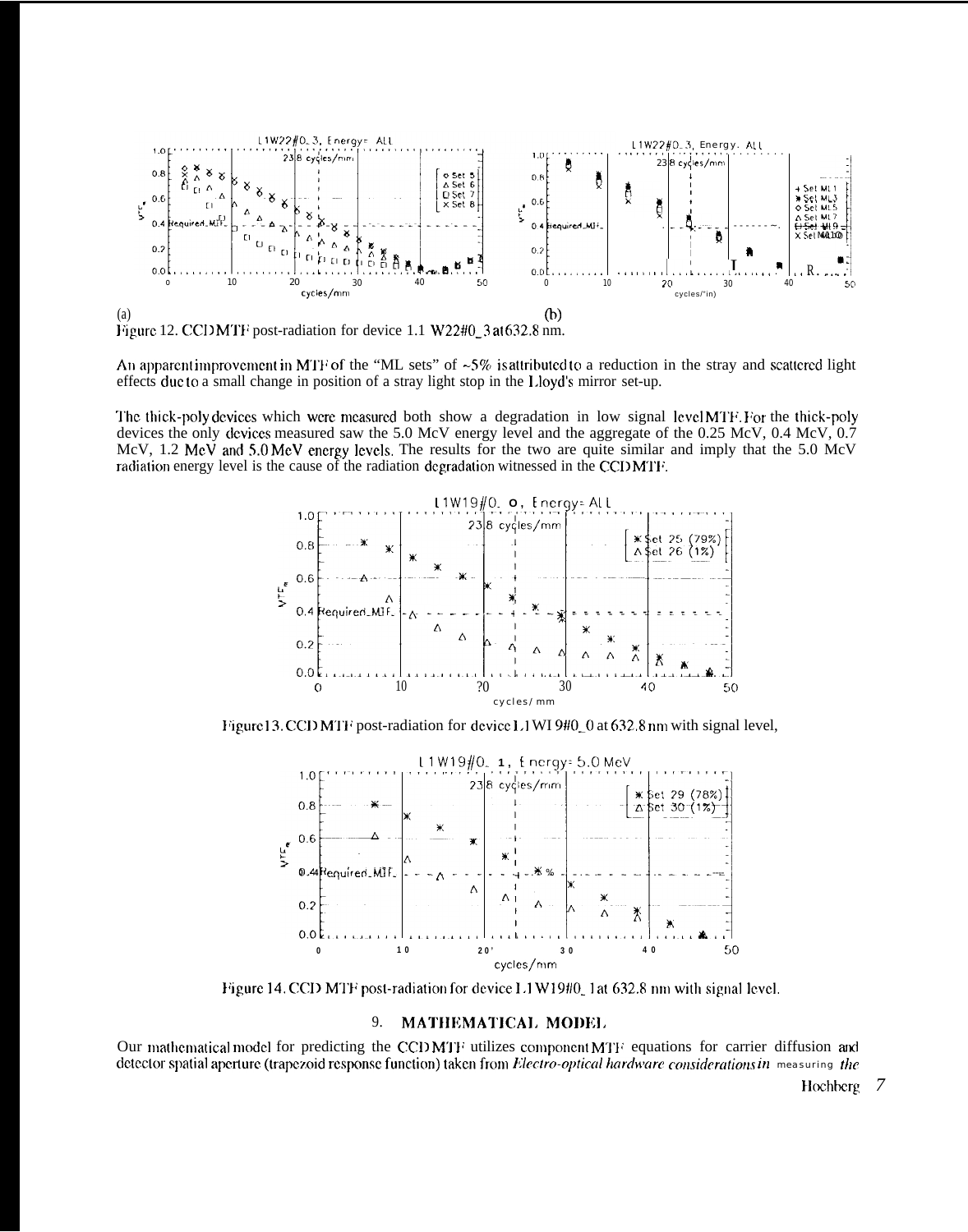imaging capability of scanned time-delay-and-integrate charge-coupled imagers'. The equation for the CTE component MTF is taken from *Optical Radiation Detectors* 2

The crosstrack CCD MTF is then mathematically modeled as:

$$
MTF_{CCD, cross} = MTF_{aperture} \cdot MTF_{diff} \cdot MTF_{CTE}
$$

The crosstrack CCD MTF was measured and modeled because it will suffer the most due to radiation damage induced CTE degradation and the diffusion effects will also be more pronounced in this direction. In the downtrack direction there is only one transfer; in the. crosstrack direction there will be up to 1512 transfers.

#### MEASURED RESULTS VERSUS MODEL 10.

Significant similarities and differences between the model and our experimental measurements were observed:

Considering only the cutoff frequency, we find good agreement between our Lloyd's mirror measurements of thick-poly t ypc CCD's and the trapezoidal model: Cutoff frequency is both predicted and measured to be 47.6 c/mm. The lack of generally good agreement is attributed to the stray  $\&$  scattered light problems encountered during that early phase of the testing program.

As illustrated in Figure 16, larger discrepancies are seen bet ween model and measurement for the thin poi y CCD's that wi i i bc used in the fright cameras. Here, we 1) measure cutoff frequencies of  $-42$  c/mm instead of  $47.6$  c/mm; 2) commensurately reduced modulation at all frequencies below the cutoff -- 42% instead of 55% at Nyquist, and 3) maximum modulation at frequencies above cutoff is higher than predicted -- 26% instead of 22%.

### 11. INFERRING THE PIXEL SPATIAL RESPONSE FUNCTION (PSRF)

These results led us to suspect the validity of the trapezoidal PSRF model. in principle, a Fourier transformation of our measured CCD MTF measurements will reveal the actual PSRF. However, an accurate, detailed mapping of the PSRF would require significantly more high spatial frequency MTF measurements than were actually collected during the test program. Nonetheless, carefully extrapolating the extant results beyond 80c/mm and transforming reveals the interesting PSRF seen in Figure 17. Instead of the 21 µm fiat-topped trapezoid we see a 21 pm-wide PSRF with peak response al the edges and lowered sensitivity in the center of the pixel.

Corroboration of this unexpected prediction is seen in camera level testing of these devices: That is, after integration with the MISR optics, camera-level MTF testing is conducted. Camera MTF is inferred from Fourier transformation of a camera PSRF measurement which in turn results from slowly scanning an unresolved spot across a given pixel. See Figure below:



**Showing measurement of camera MTF** 

These tests of course include MTF contributions from the optics, but these effects arc known to be relatively small compared to the CCD. Thus, during camera testing, most frequently in the red and green bands, we again see the PSRF sensitivity dip, the 42 c/mm cutoff and the higher modulation seen at frequencies above the cutoff. That these features have not been seen in the IR band is not well understood.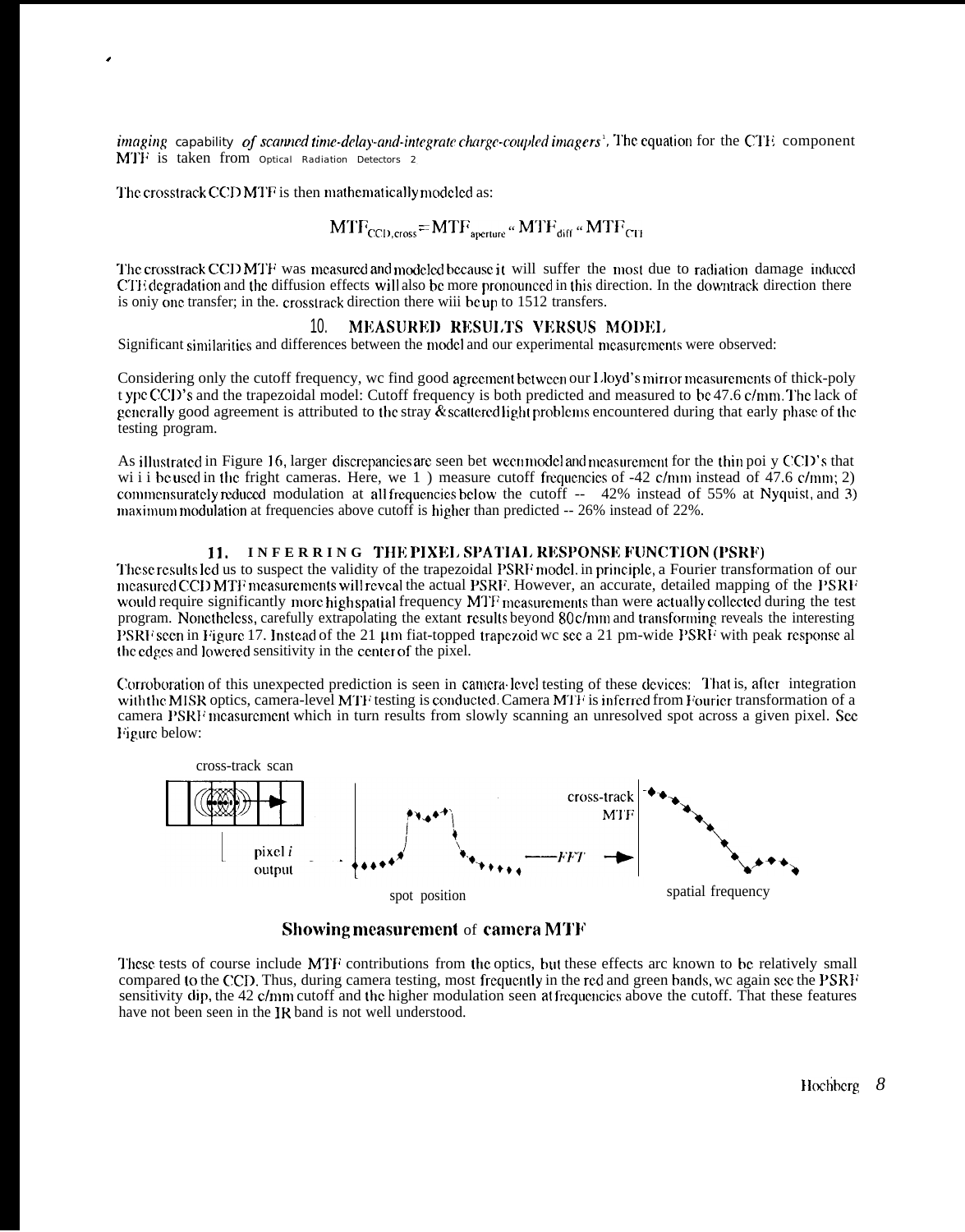

Figure 15

Figure 16.

Figure 15. CCD MTF at 632.8 nm, model vs. measured thin-poly (Set 8) and thick-poly (Set 25). Figure 16. Thin-poly M-IT versus mathematical model prediction.

# transform PSRF models



Figure 17. Example of PSRF predicted by Fourier transform,

#### **CONCLUSION** 12.

The Lloyd's mirror interometer has proven to be a useful too] for quantifying CCD MTF imaging performance. Use of this device revealed that CCDMTF performance is not accurately predicted by simple. PSRF models.

#### **ACKNOWLEDGMENTS** 13.

The authors would like to thank W. Conner for construction of the interferometer, Harold Johnson Jr. of Harold Johnson Optical Laboratories for donation of the. mirror, G. Nakatsukasa for aluminization of the mirror, and M. Shao for many helpful discussions.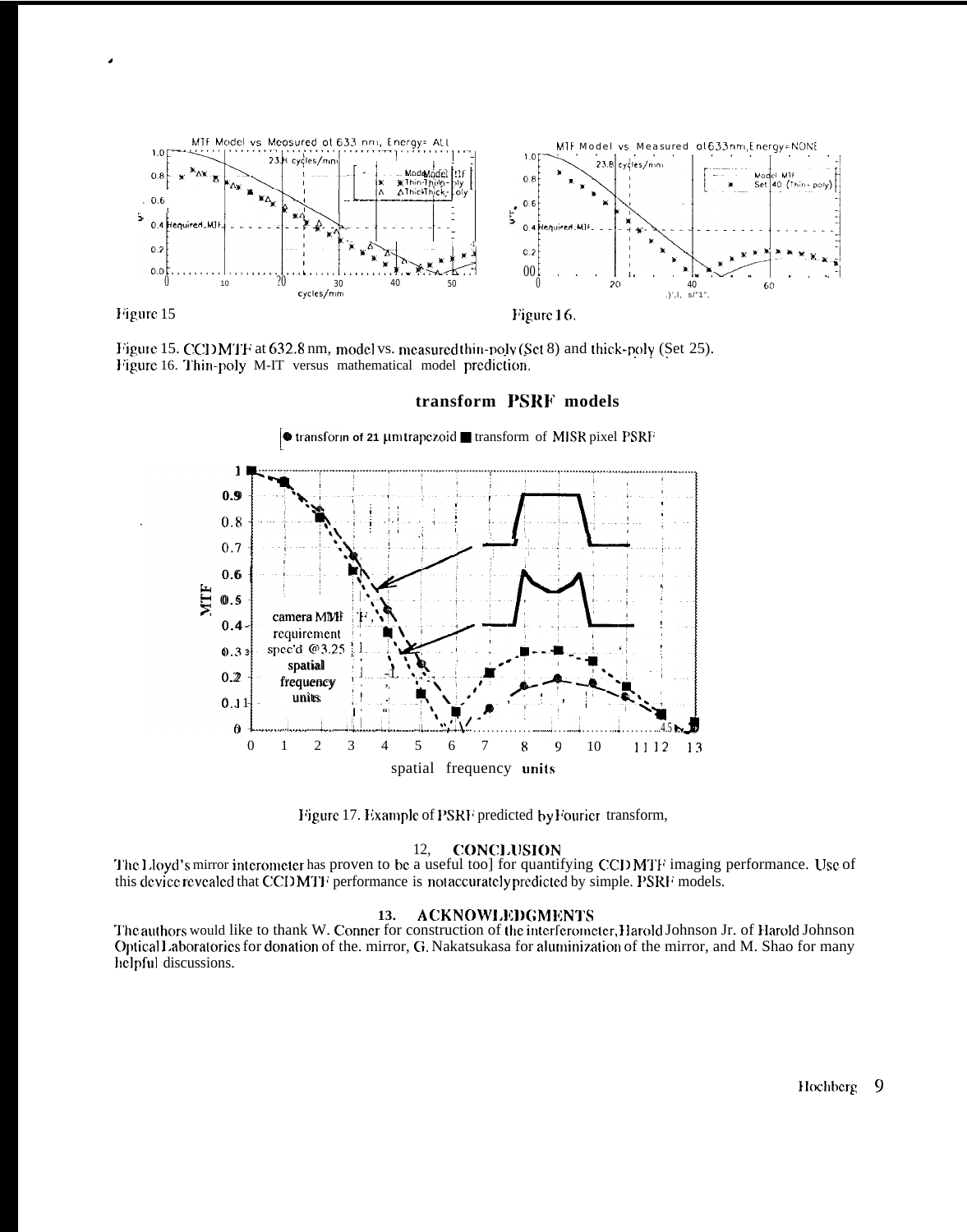# 14. APPENDIX

 $\langle \cdot \rangle$ 

| Device<br>Energy 1 cvcl    | Set             | wvl, level, transfers | Avg. Signal<br>$[1)$ N] | Gain<br>$[ c$ -/DN $ ]$ | Signal level<br>$e-$ | Equivalent<br>reflectance                                          |
|----------------------------|-----------------|-----------------------|-------------------------|-------------------------|----------------------|--------------------------------------------------------------------|
| 1/1 W22#0 3                |                 | 785 nm, FW, 1500      | 19,800                  | 27.90                   | 552,407              | $76.7\% \pm 0.9\%$                                                 |
| $0.2s$ MeV,                |                 | 785 nrn, 2%), 1500    | 1,025                   | 1.52                    | 1,559                | $0.2\% \pm 0.0\%$                                                  |
| 0.40 MeV,                  |                 | 78511111, 2%, 750     | 1,472                   | 1.52                    | 2,237                | $0.3\% \pm 0.0\%$                                                  |
| 0.70 MeV,                  |                 | 785 nm, 2%, 64        | 1,751                   | 1.52                    | 2,662                | $0.4\% \pm 0.0\%$                                                  |
| 1.20 MeV,                  |                 | 633 nm, 2%, 64        | 2,321                   | 1.52                    | 3,528                | $0.5\% \pm 0.0\%$                                                  |
| and 5.0 MeV                | 6               | 633 run, 2%, 750      | 2,475                   | 1.52                    | $3,76$ $_A$          | $0.5\% \pm 0.074$                                                  |
|                            |                 | 633 nm, 2%, 1500      | 2,737                   | 1.52                    | 4,161                | $0.6\% \pm 0.0\%$                                                  |
|                            | 8               | 633 nrn, FW, 1500     | 20,863                  | 27.90                   | 582,090              | $80.8\% \pm 0.8\%$                                                 |
| I.1 W22#O_4                | 9               | 633 nm, FW, 1500      | 16,840                  | 28.50                   | 479,931              | 66.7% ±1.6%                                                        |
| $0.25\;\mathrm{MeV}$       | 10              | 633 nrn, 2%, 1500     | 4,108                   | 1.64                    | 6,738                | $0.9\% \pm 0.0\%$                                                  |
|                            | 11              | 785 nm, FW, 1500      | 14,975                  | 28.50                   | 426,774              | 59.3% ± 1.9%                                                       |
|                            | 12              | 785 nm, 2%, 1500      | 5,387                   | 1.64                    | 8,834                | 1.2% ±0.0%                                                         |
| 1.1 W22#106                | $\overline{17}$ | 633 nm, FW, 1500      | 20,994                  | 28.80                   | 604,637              | 84.0% ±1.5%                                                        |
| $0.7\ \mathrm{MeV}$        | 18              | 633 nm, 2%, 1500      | 3,609                   | 1.65                    | 5,956                | $0.8\% \pm 0.0\%$                                                  |
|                            | 19              | 785 nm, FW, 1500      | 19,190                  | 28.80                   | 552,680              | 76.8% ± 1.5%                                                       |
|                            | 20              | 785 nrn, 2%, 1500     | 4,521                   | 1.65                    | 7,460                | $1.0\% \pm 0.0\%$                                                  |
| 1.1 W22#0_7                | 21              | 633 nrn, FW, 1500     | 29,828                  | 28.70                   | 856,058              | 118.9% ±0.8%                                                       |
| 1.2 MeV                    | 22              | 633 nm, 2%, 1500      | 3,716                   | 1.64                    | 6,094                | $0.8\% \pm 0.0\%$                                                  |
|                            | 23              | 785 nm, }'W, 1500     | 19,597                  | 28.70                   | 562,44<br>$\epsilon$ | 78.1% ± 3.6%                                                       |
|                            | 24              | 785 nm, 2%, 1500      | 3,589                   | 1.64                    | 5,886                | $0.8\% \pm 0.0\%$                                                  |
| 1.I.W19#/o- 0              | 25              | 633 nrn, FW, 1500     | 17,924                  | 31.90                   | 571,772              | 79.4% ±1.2%                                                        |
| 0.25, 0.4,                 | 26              | 633nm, 2%, 1500       | 5,412                   | 1.75                    | 9,471                | $1.3\%\pm0.0\%$                                                    |
| 0.7, 1.2,                  | 27              | 785 nrn, FW, 1500     | 4,657                   | 31.90                   | 148,550              | $20.6\% \pm 0.4\%$                                                 |
| and 5.0 MeV                | 28              | 785 nm, 2%, 1500      | 5,465                   | 1.75                    | 9,563                | $1.3\% \pm 0.0\%$                                                  |
| L1W19#0_1                  | 29              | 633 mn, FW, 1500      | 17,613                  |                         | 563,605              | 78.3% +1.5%                                                        |
| 5.0 McV                    | 30              | 633 nrn, 2%, 1500     | 6,613                   | $\frac{32.00}{1}$       | 11,441               | $1.6\% \pm 0.0\%$                                                  |
|                            | 31              | 785 am, FW, 1500      | 8,522                   | 32.00                   |                      | 272,691 37.9% ± 1 . 0 %                                            |
|                            | 32              | 785 run, 2%, 1500     | 9,420                   | 1.73                    |                      | $16,296$ , $\frac{1}{2}$ $\frac{1}{2}$ $\frac{2}{3}\%$ $\pm 0.0\%$ |
| FL3W1#1_12<br>Not radiated | 40              | 633 nm, FW, 1500      | 17,887                  | 29.76                   | 532,317              | 73.9% ±4.0%                                                        |

Table 1. Post-radiation CCD MTF measurement data sets.

Hochberg 1 O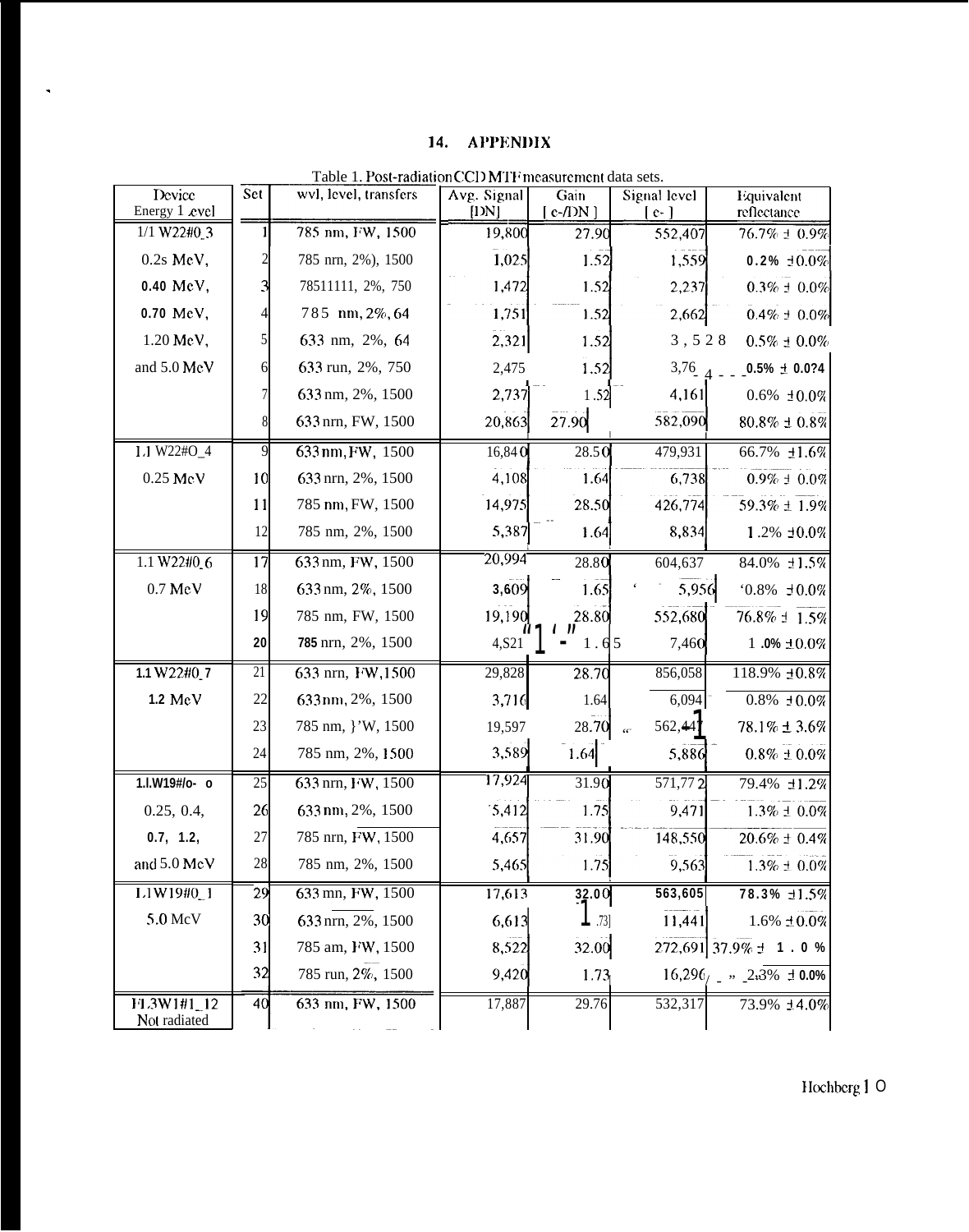| Device<br>Level<br>Energy | Set             | Avg Signal<br>[DN] | Gain<br>$[c-1)N$ | Signal level<br>$[e-]$ | Equivalent<br>Reflectance |
|---------------------------|-----------------|--------------------|------------------|------------------------|---------------------------|
| L1W22#0_3                 | ML1             | 11,733             | 28.39            | 333,035                | $46.3\% \pm 1.8\%$        |
| $0.25$ MeV,               | ML2             | 10.771             | 28.39            | 305,720                | $42.5\% \pm 1.2\%$        |
| $0.40$ MeV,               | ML3             | 9.399              | 28.39            | 266,779                | $37.1\% \pm 0.9\%$        |
| $0.70$ MeV,               | MIA             | 8,459              | 28.39            | 240.105                | $33.3\% \pm 0.4\%$        |
| $1.20 \text{ MeV}$ ,      | M <sub>L5</sub> | 7,026              | 28.39            | 199;44 1               | $27.7\% \pm 0.8\%$        |
| and $5.0 \text{ MeV}$     | M1.6            | 7.179              | 28.39            | 203,778                | $28.3\% \pm 0.4\%$        |
|                           | ML7             | 5.859              | 28.39            | 166,304                | $23.1\% \pm 0.4\%$        |
|                           | ML8             | 4.815              | 28.39            | 136,659                | 19.070 $\pm 0.3\%$        |
|                           | M1.9            | 3,412              | 28.39            | 96860                  | $13.5\% \pm 0.2\%$        |
|                           | M1.10           | 2,025              | 28.39            | 57.479                 | $8.0\% \pm 0.2\%$         |

Table 2. CCDMTF as a function of illumination levelmeasurement data sc(s.

CCDMTF, post-radiation, maximum transfers Thick-poly devices:



The work described in this paper was carried out by the Jet Propulsion Laboratory, California institute of Technology, under a contract with NASA.

Reference herein to any specific commercial product, process, or service by trade name, trademark, manufacturer, or otherwise, dots not constitute or imply its endorsement by the United States Government or the Jet Propulsion Laboratory, California Institute of Technology.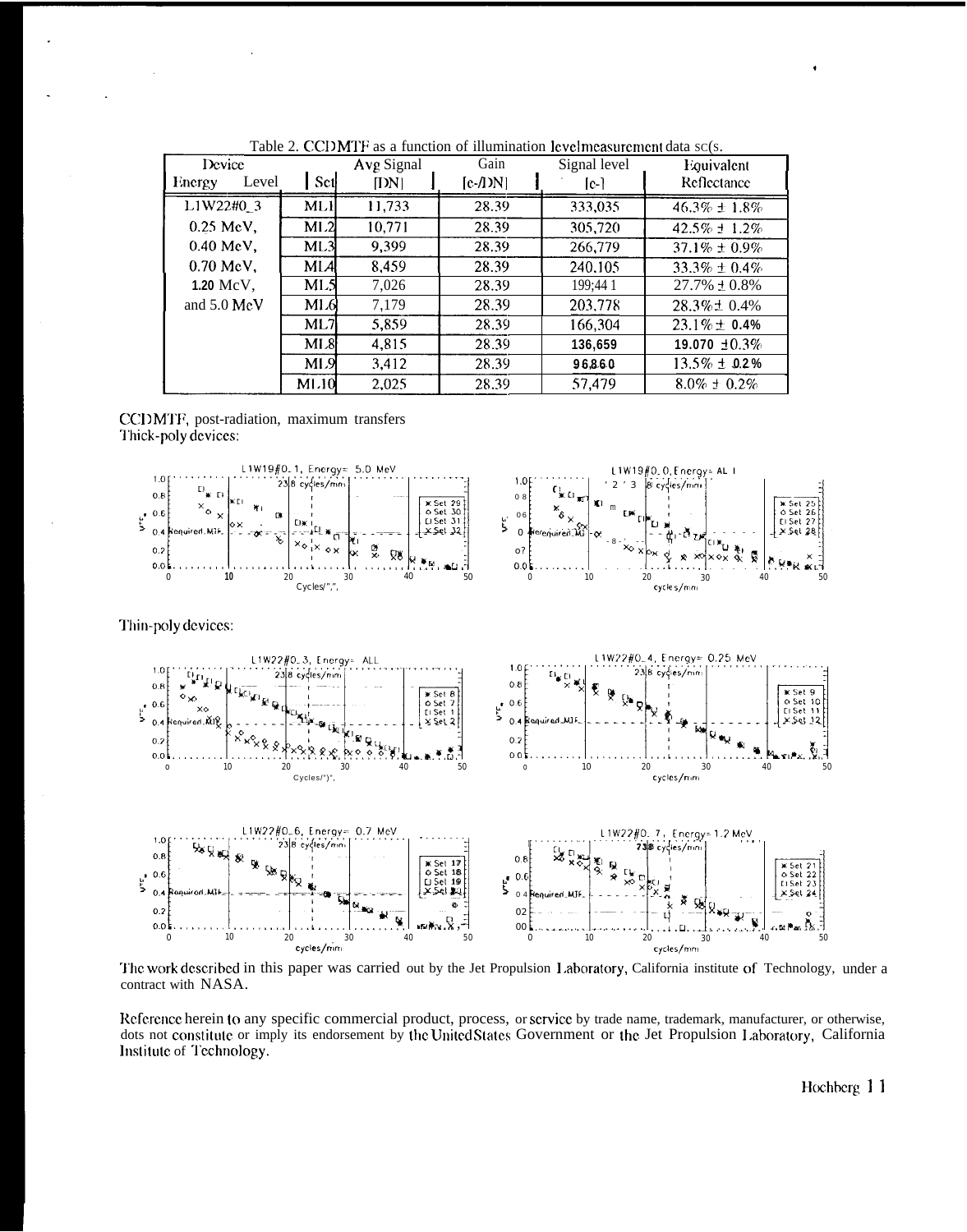#### **REFERENCES** 15.

1. T.S. Lomheim, et al, "Electro-optical hardware considerations in measuring the imaging capability of scanned time-<br>delay-and-integrale charge-coupled imagers" Optical Engineering, August, 1990

2. Dereniak & Crowe, optical Radiation Detectors, John Wiley & Sons, Inc., 1984